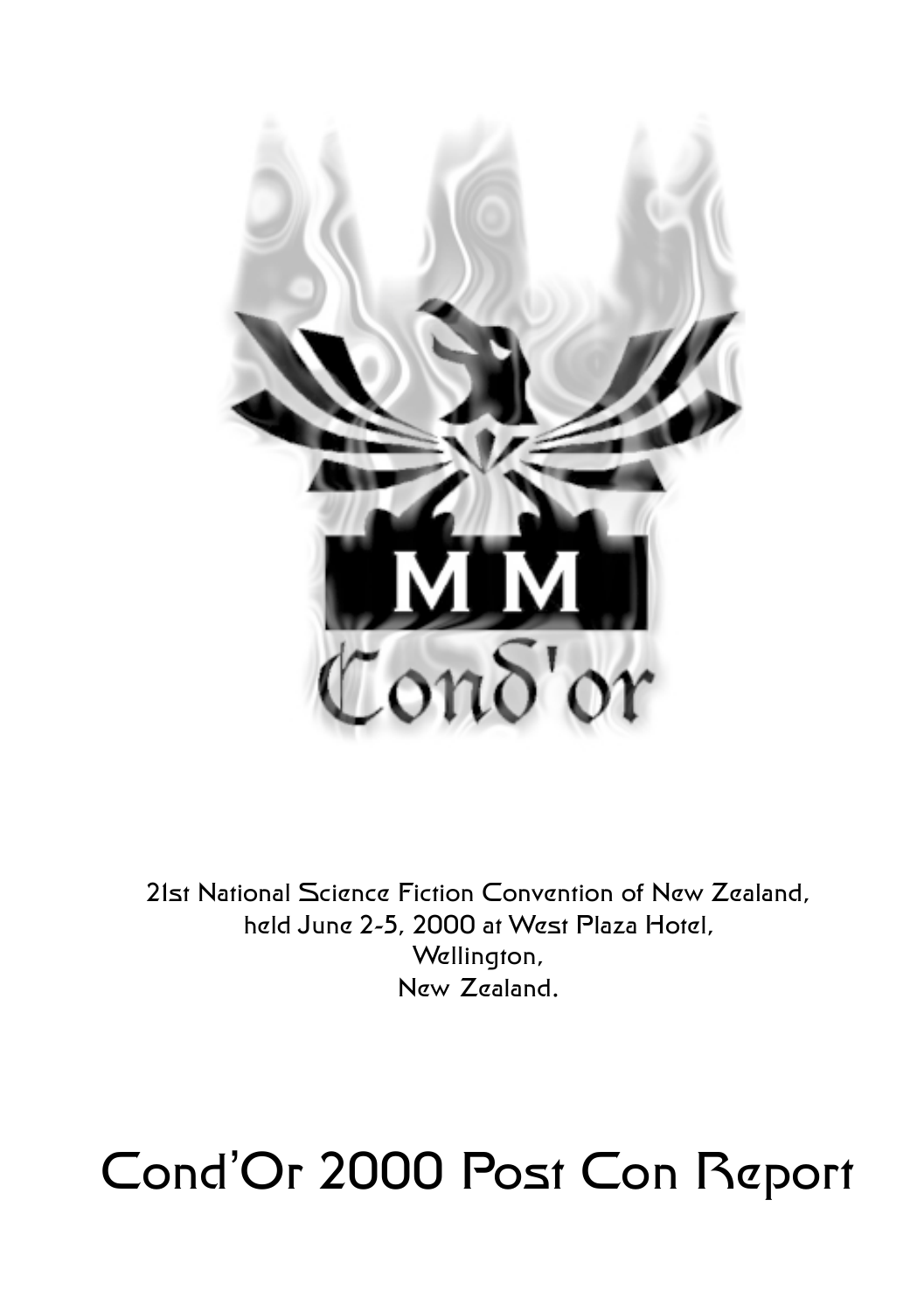

# On the 12<sup>th</sup> day of Cond'Or my concom gave to me

- 12 lost banquet tickets
	- 11 missing t-shirts
	- 10 incarcerations
- 9 nervous breakdowns 8 temper tantrums
- 7 programme-clashes
	- 6 vents-a-leaking
		- 5 unpaid bills
	- 4 stomach ulcers
	- 3 furry fans
	- 2 literary guests

And a con guest who couldn't appear.

# Postulations from the chair.

Welcome to the last report of Cond'Or 2000, the 21<sup>st</sup> national science fiction convention of New Zealand. Sorry it's a bit late, but as the saying goes all good things come to those who wait…or something like that. The convention committee would like to thank all the guests, attendees, and support team for

making the con such a successful one. We hope you had as much fun as we did bringing it to you. Most of the feedback we have had has been really positive and that's pleasing for us. Already we are thinking about running another con ...but I suspect it might be 2010 before we get around to it.

Personally, I would like to thank our quests Tad Williams, the McMullen family and Maree Sole for making my attendance at the convention so memorable. As chair I was busy running around doing various tasks, but I did manage to speak to all the guests and enjoy some time with each of them. They are discussions and memories I shall treasure, particularly having dinner with Tad at Café India after the masquerade.

I would also like to thank Sara Douglass for agreeing to come to our convention, although she was unable to attend due to ill health. I had the pleasure of meeting her personally at AussieCon Three and believe she would have been an excellent guest. But thanks go to the McMullen's for stepping in at the last minute.

When I took over the job as chair of Cond'Or 2000 I decided it was time to do some different things: things that had never before

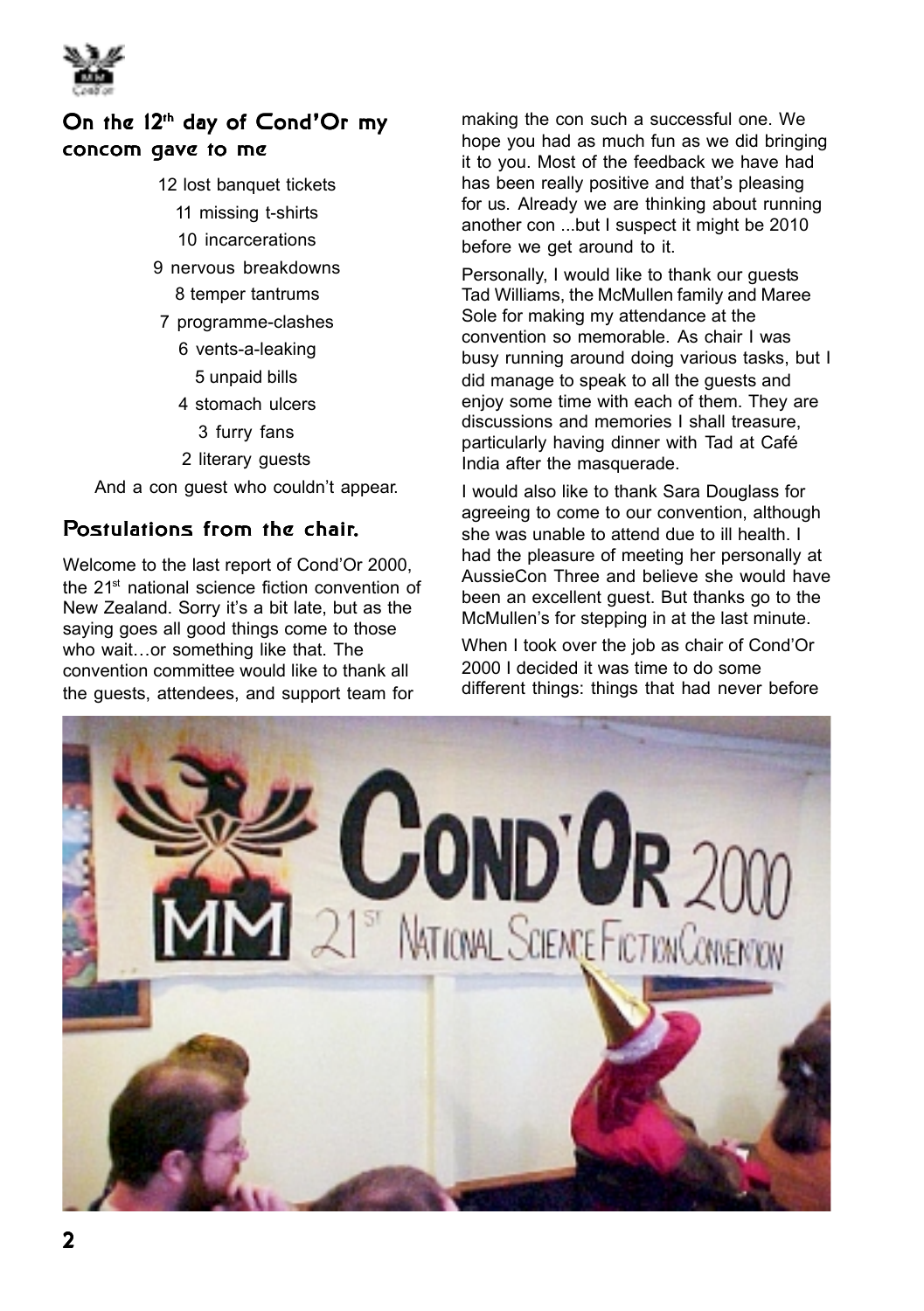



happened at an SF con (or as far as I knew). The most successful of these was the cocktail party prior to the banquet. Thanks to Bruce and Janice Caddy for hosting the event. It was a great success. Incidentally, **Peter Friend** was the lucky door prize ticket winner. He received a selection of SF Masterworks books.

The other new event we tried was the themed writing competitions. We received quite a few entries and it was pleasing to see. Copies of all story entries are available as a PDF file on request.

The banquet was a really fun event too and attendees gave very generously to our charity. We said only give us small change, but you outdid us and we raised \$191.50 from that event alone. Well done. The Royal New Zealand foundation for the blind was really pleased to receive the donation.

While there are some events which didn't work (we did make a note) overall we believe the convention was a success and hope you had as much fun as we did bringing it to you.

As the con is wound up and I say goodbye to the event that has taken up a huge chunk of the last two and a half years of my life, I have to say some very special thank yous. Firstly to the committee: Daena, Steve and David,

without whom, I would not have been able to do this or have been involved in the first place. Daena next time you have an idea about running a convention… Thanks particularly to David who joined the team only 9 months before the event. Secondly I should thank Norman Cates (yes he is a sex god) and Ross Temple for lending me their ears and insight into "Con convening for absolute beginners".

Thanks also to all the assistants we had during the weekend; Bean (Stephen Smith), Andrew Dixon, Catherine S. McMullen, Jenny Howard (my minder), Jeena Murphy, Simon Litten, Simon Gigg who especially made my days less frantic. To everyone else not mentioned here but who deserve a mention, my heartfelt thanks too.

Finally, but by no means least, thanks go to John Howell (my husband) who has been there to help and support me throughout the planning and the con. He made sure I didn't kill myself (or anyone else for that matter) when the going got tough. Just think dear, in three more years or so you can help me plan another con…yes I am a glutton for punishment, and just for fun I might run another one.

Lynelle Howell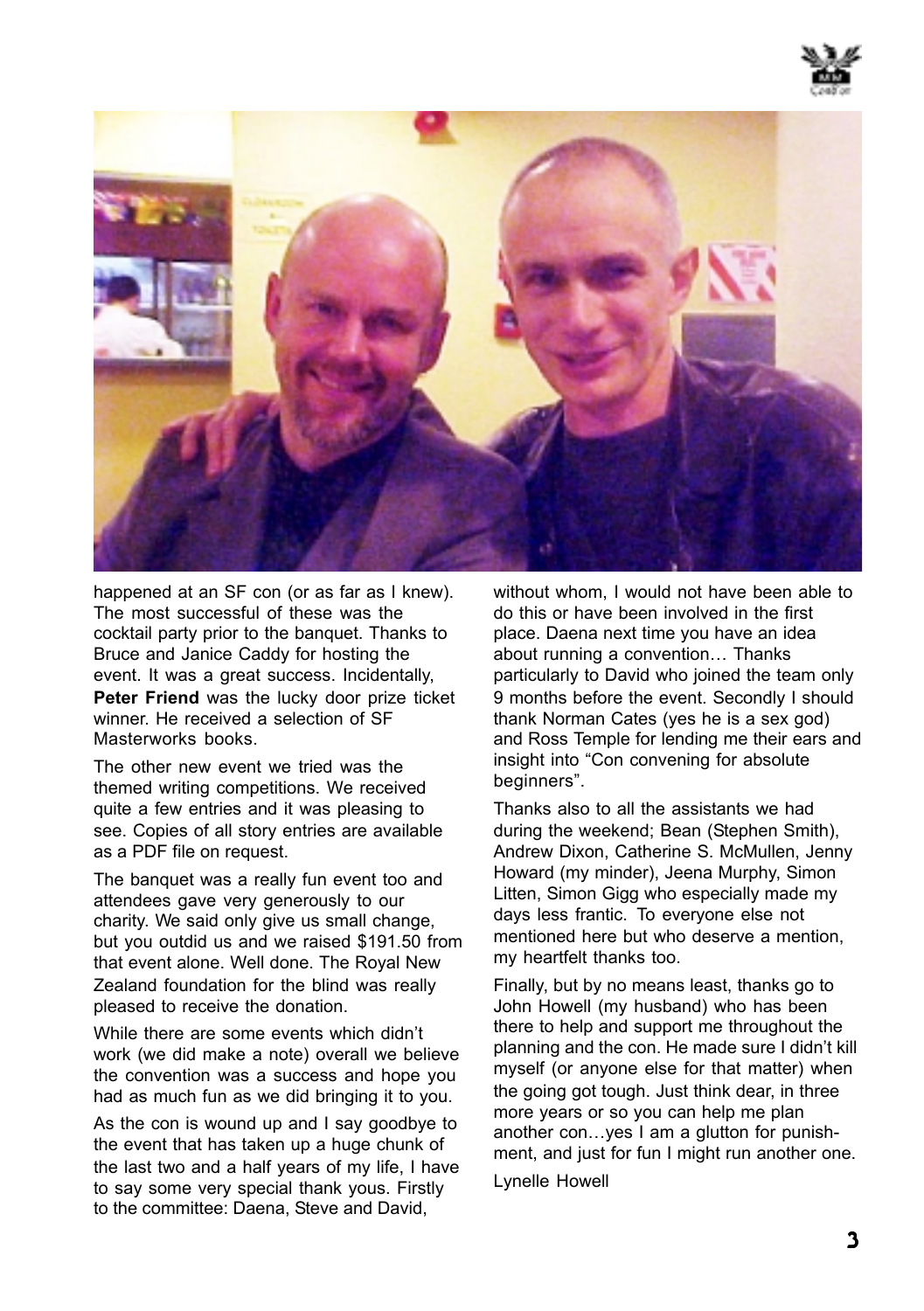

### Con Memories Sean McMullen, Trish Smyth, Catherine Smyth-McMullen

This is a first time for me, as I have never written anything about a con before.

Speaking as a guest, no author could not have hoped for a better con. It was organised and planned quite magnificently, well attended by really enthusiastic people, and run as smoothly as a roller blade. All of my talks and panels were really well attended, which is pretty important for someone like me, who likes to put on a show. I like to meet readers, and I always ended up talking with people in the bar or the foyer long after my talks were over and we had been chased out of the rooms. In general, everyone made things so easy for us, and were so hospitable that it was downright embarrassing. One thing I learned from this trip was that New Zealand genre authors have become a lot more optimistic and enthusiastic over the past two years. They are realising that overseas publishing world really is a lot closer thanks to the Internet, and that overseas editors are looking for new and interesting writing from anywhere interesting. The great thing about New Zealand and New Zealanders right now is the sense of discovery about the place, the land is quite incredible and there has been interesting SF and fantasy being written and filmed there for a long time. People need to know about New Zealand SF, New Zealanders need to write its history, promote it, compile bibliographies, celebrate its progress overseas and above all, write more of it. My impression is that Cond'Or did a huge amount for all the foregoing. I hope that I have also made a difference with what I have said and done at Cond'Or, and that you all continue to encourage your writers and celebrate their best work.

Trish had never spoken at a con before, even though she has been to a couple of dozen, so her talk about libraries and SF was another piece of history. In particular she thought that the con was professionally run, that Tad was a genial and graceful GoH, that the hotel was a wonderful setting, and that the people were the nicest fans in the world. Catherine thought she had died and gone to heaven once she

realised that she could help run the con and that people were taking her seriously. She likes organising people, so she thought it was all too cool for words to be sitting at the desk, handing out things, telling people what they had to do or where things were, and generally being treated like 18 even though she is 11. Getting her hair cut and dyed with tiger stripes in Wellington was pretty cool as well, but you do things like that when you are away from home. Helping with the short story competition and masquerade were a bit of a contrast because thought and work were required, but there are down sides to everything. We have pretty carefully avoided mentioning names until now because this report would be just a list of names if we tried to mention everyone who helped, entertained, organised and befriended us ... however Lynelle does need to be singled out for special thanks and praise here for the masterpiece of advance planning and diplomacy that was the leadup to the con. Thanks again, Lynelle and all the rest of you. There are rarely events which are all highs and no lows, but Cond'Or was one of them.

# Margg Fan Gugst Of Honor

This con seemed to me to be one of groups of people easily getting together to natter. Sean, Catherine, Trish and Tad were so approachable and accessible; we fans could really connect with them. The program items I saw were enjoyed and people liked getting involved, always a good sign. I had a blast and I've got to admit the egoboo was a rush, fortunately my head now fits my hats again. I had a great time and even raised my voice in song and people didn't flinch (is that a nasty cough you've got Brian?) Memories that stand out: Watching peoples jaws drop at the Pak'Marrah, that amazing cake, being on the winning team for the quiz, story plotting, really enjoving giving my speech because the atmosphere was so good. I'll treasure the memories. P.S anyone know how to display a twenty foot banner?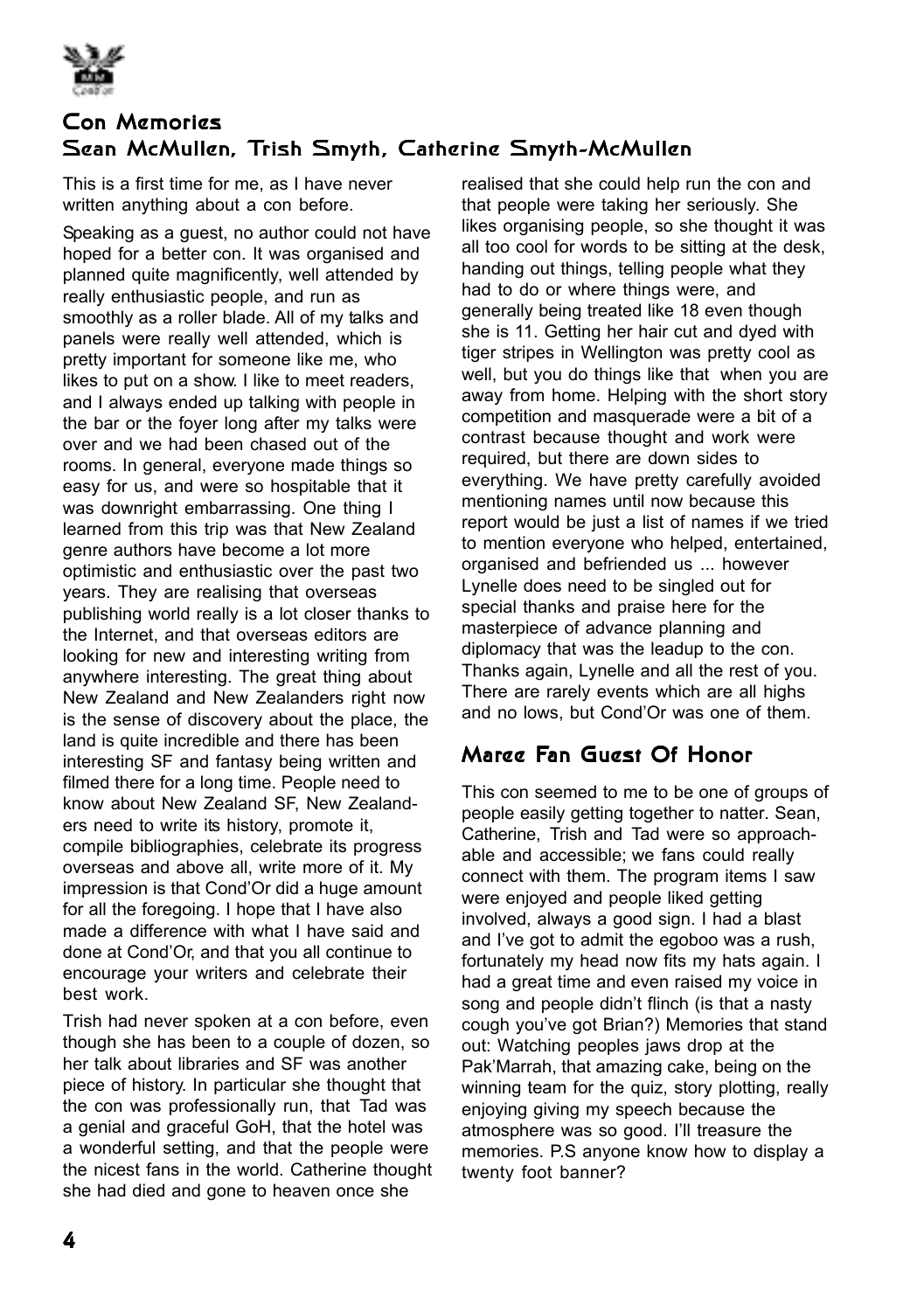

#### Matthew Pavletich's Con Memories:

Conventions and my state of health are generally a fatal combination. And so once again, I came down with a bug half way through my third Con in a row. I missed 2 out of 3 Guest of Honour speeches! But if I'd missed Maree's I would have been toast! The reason I missed one of the other GOH speeches was I ran into a friend from the N.Z. Space flight Association whom I hadn't seen for about 4 years. So naturally we jabbered away through Sean's speech. Sorry, Sean! Condor was about people for me, as are most Cons. I would be less than honest if I said I found much in the events to really interest me, beyond the excellent literary aspects. There wasn't much for media or comic fans at this Convention, and it was those types of people I heard the most grumbles from afterwards.

Also, I was a bit disappointed to find that many Con events were not videotaped for posterity and for those who missed events (like me). This is something I'm especially sensitive about because we ourselves at the various Auckland Cons have also missed key events in the past. This would never have happened if Norman or I could have been

three places at once. I suspect this may have happened at Condor, too. Maybe any future Auckland or Wellington Cons can pay more attention to this aspect. Trek, Doctor Who, Star Wars, B5, Gerry Anderson, DC, Marvel and Dark Horse etc fans need care and feeding as much as the literary ones, if only at panel events. But are such fans a little isolated these days, because we seem to have passed into the twilight era of these shows and comics? Are these abovementioned shows and products becoming oldhat and sinking into the mainstream now? We'll see.

All kudos to Lynelle, John, Dana, David, Bean and co. for doing a pretty good job and pulling off their first Convention. And 'Never Say Never Again'…

*The age-old debate about the affordability of having media guests continues to be an issue for convention committees and no doubt there will be more discussion on it in the future. For the record, only a few conventions have been videotaped in the past decade and only two of these have released tapes after the event – Ed.*

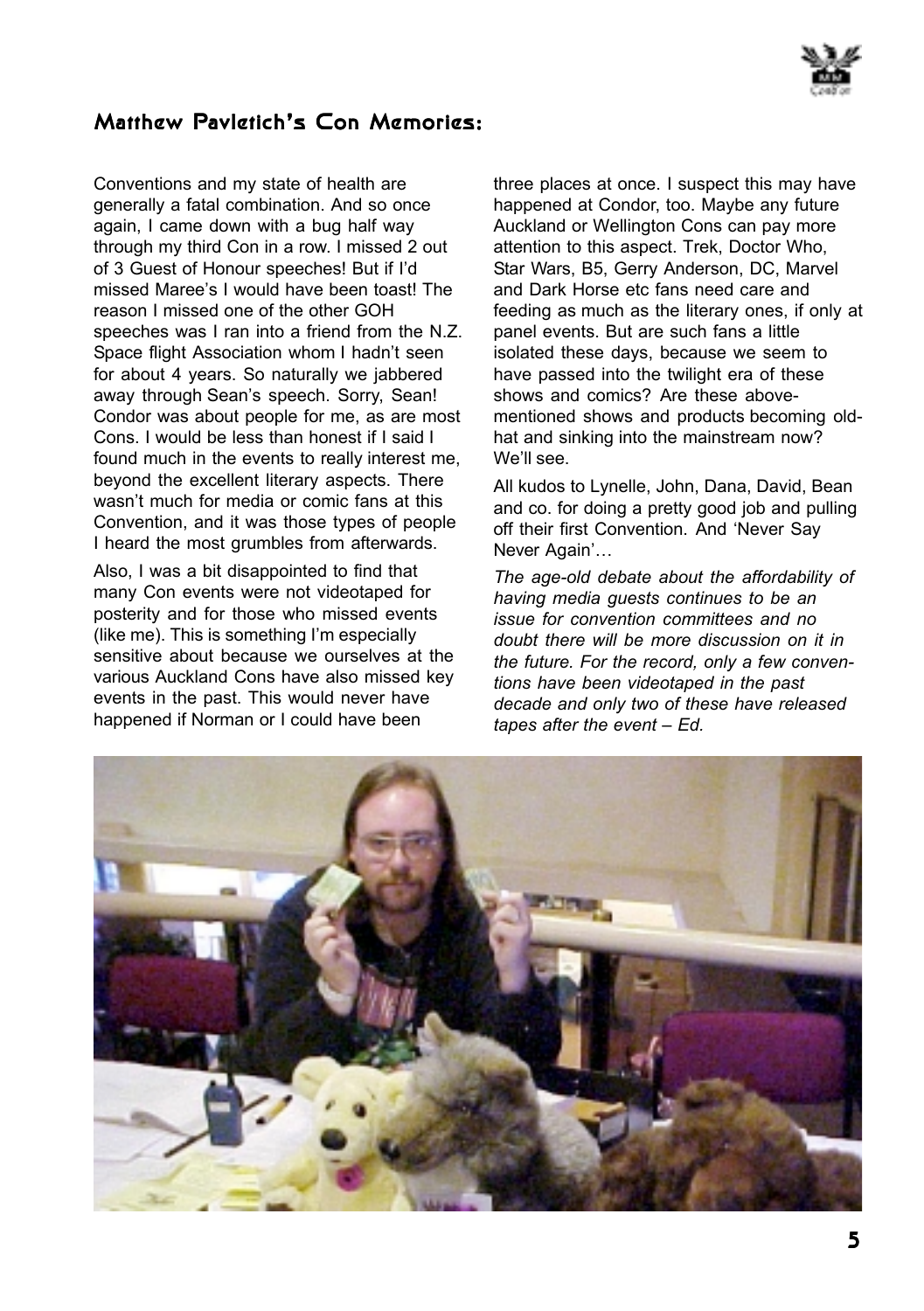

# Being an Author, Aged 11

#### By Catherine S. McMullen

I knew all about writing before I started doing it because dad has been a writer since I can remember. I mean his real work is scientific stuff and computers, but he writes for fun, except that he is good at it and it seems like he has two jobs. I think writing is fun. interesting and you get to meet lots of new and friendly people. You also get money, and people want you to read to them at ceremonies and conventions. My first story was *Spider*. I wrote it when I was seven but it was not published. It was okay, but nothing intellectual. After my first story, Sea Baby, was published I was made writer of the week at school. That was cool.

Dad inspired me to take writing seriously. I was nine, and we were in New Zealand for a convention in 1998. Neil Gaiman was guest of honour. I think dad was too. Neil showed me his latest Stardust books. I read them and they were cool. One night I had a nightmare. I dreamed that Tristan Thorn from Stardust was really a Terminator, and that he was going around shooting magical creatures in fairyland and saying "Hasta la vista, fairy." I woke up frightened and told dad. He said that I was lucky, and that not many kids have such cool dreams, and I should write a story about it. I did not write about terminators and fairies but I did start writing. I thought that if I had to have weird dreams I might as well make money from them. I also thought it would be best to write about kids because I knew all about kids.

I like to write science fiction because there are so many paths to take. Fantasy is harder, because the rules are pretty strict and most of the obvious stuff has been written about. I read a lot of fantasy, and I think about it a lot, and I have sold one fantasy story, so maybe I will become good at it. My story was Mindscones, about a teenage sorceress who dresses in black and practices on her teachers. I dress in black but I don't do any sorcery stuff. I just write about it.

I suppose Teddy Cat is the best story that I have written, and it is about things that I know

like teddy toys, a little girl, and scientists. Dad takes me to work sometimes, so I know about laboratories, supercomputers and scientists. Like I said before, you should always write about what you know, and just make a couple of changes to make things weird. If your dreams are a bit strange that might help, too. I mean like I could not write about being the captain of a spacecraft. Not yet, anyway.

*Editor's Note: Since Catherine wrote this report she has turned 12 and sold another short story to Interzone.*

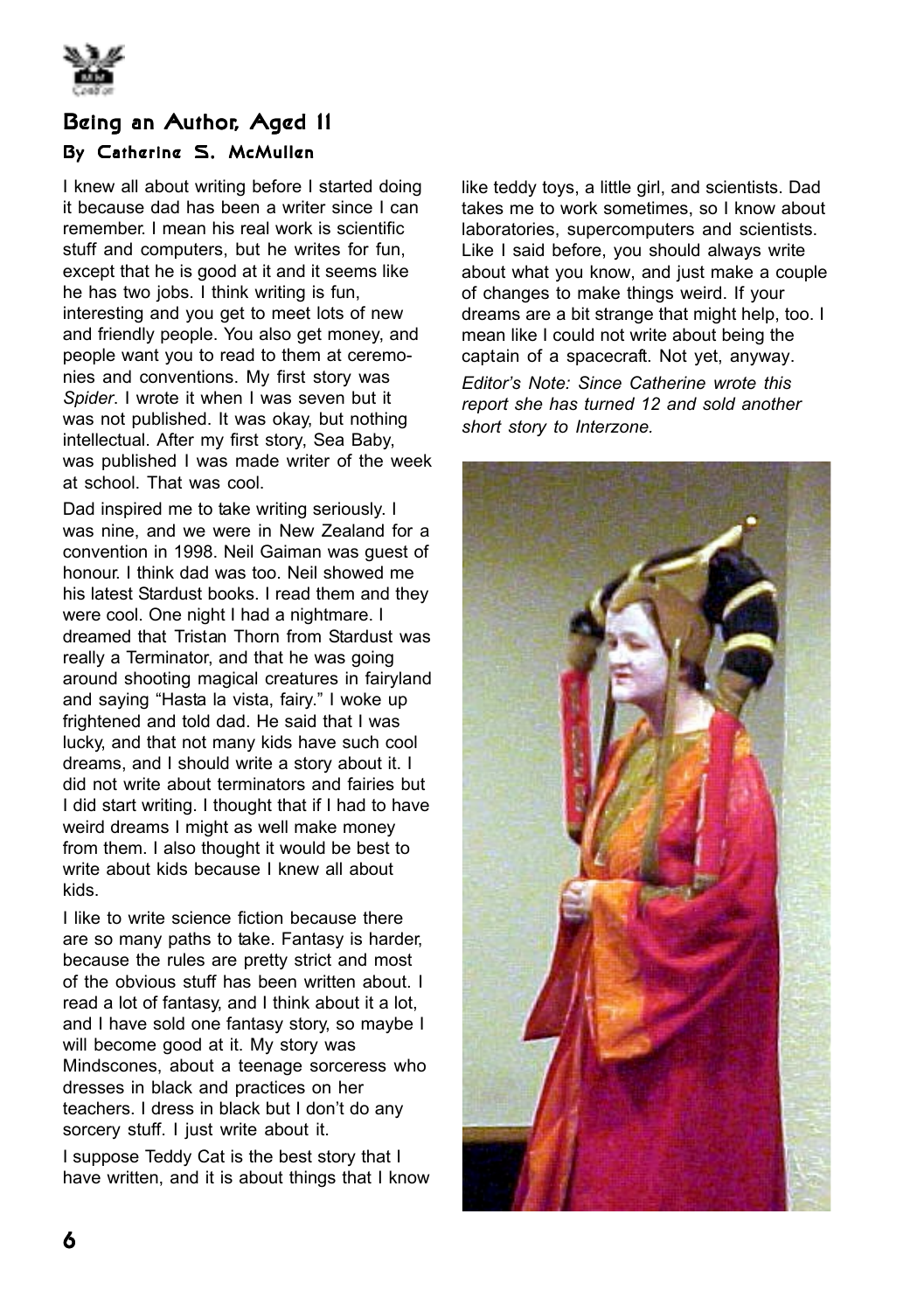



# COND'OR 2000 Financial Statement as of 14 February 2001

| <b>EXPENDITURE</b><br><b>HOTEL: WEST PLAZA</b> |          |                    | <b>REVENUE</b><br><b>MEMBERSHIPS</b> |           |                    |
|------------------------------------------------|----------|--------------------|--------------------------------------|-----------|--------------------|
|                                                |          |                    |                                      |           |                    |
| <b>Conference Facilities</b><br>Con. Suite     | \$<br>\$ | 3,400.00<br>196.85 | <b>Full Members</b>                  | \$<br>\$  | 9,320.00           |
|                                                |          |                    | Supporting & Day<br>Furry            | \$        | 1,160.00<br>100.00 |
| GoH: TAD WILLIAMS                              |          |                    |                                      |           |                    |
| Transport                                      | \$       | 2,526.50           |                                      |           |                    |
| Accommodation & expenses                       | \$       | 709 22             | <b>GRANTS &amp; DONATIONS</b>        |           |                    |
|                                                |          |                    | Australian High Commission           | \$        | 850.00             |
| GoH: SEAN McMULLEN                             |          |                    | Donations                            | \$        | 89.55              |
| Transport                                      | \$       | 824.80             |                                      |           |                    |
| Accommodation & expenses                       | \$       | 728.50             |                                      |           |                    |
|                                                |          |                    | Dealers                              | \$        | 750.00             |
| FanGoH: MAREE SOLE                             |          |                    |                                      |           |                    |
| Transport                                      | \$       | 225.00             | Auction                              | \$        | 469.80             |
| Accommodation & expenses                       | \$       | 146.25             |                                      |           |                    |
| Laser Force                                    | \$       | 225.00             | Laser Force                          | \$        | 276.00             |
| Printing                                       | \$       | 1,264.34           | Advertising                          | \$        | 1,095.00           |
| Communication                                  |          |                    |                                      |           |                    |
| Postage                                        | \$       | 343.95             |                                      |           |                    |
| Phones                                         | \$       | 49.33              |                                      |           |                    |
| Banguet                                        | \$       | 3.201.00           | Banquet                              | \$        | 2,964.00           |
| Merchandise                                    | \$       | 1.778.72           | Merchandise                          | \$        | 1,684.50           |
| <b>Gifts and Prizes</b>                        | \$       | 109.00             | Interest                             | \$        | 81.21              |
| Stationery                                     |          | 415.42             |                                      |           |                    |
| Miscellaneous                                  | \$<br>\$ | 426.18             |                                      |           |                    |
| AVS hire                                       | \$       | 552.50             |                                      |           |                    |
| <b>Bad Debts</b>                               | \$       | 75.00              |                                      |           |                    |
| <b>Total</b><br>17,197.56<br>\$                |          |                    | \$                                   | 18,840.06 |                    |
| <b>Profit</b>                                  |          |                    |                                      | \$        | 1.642.50           |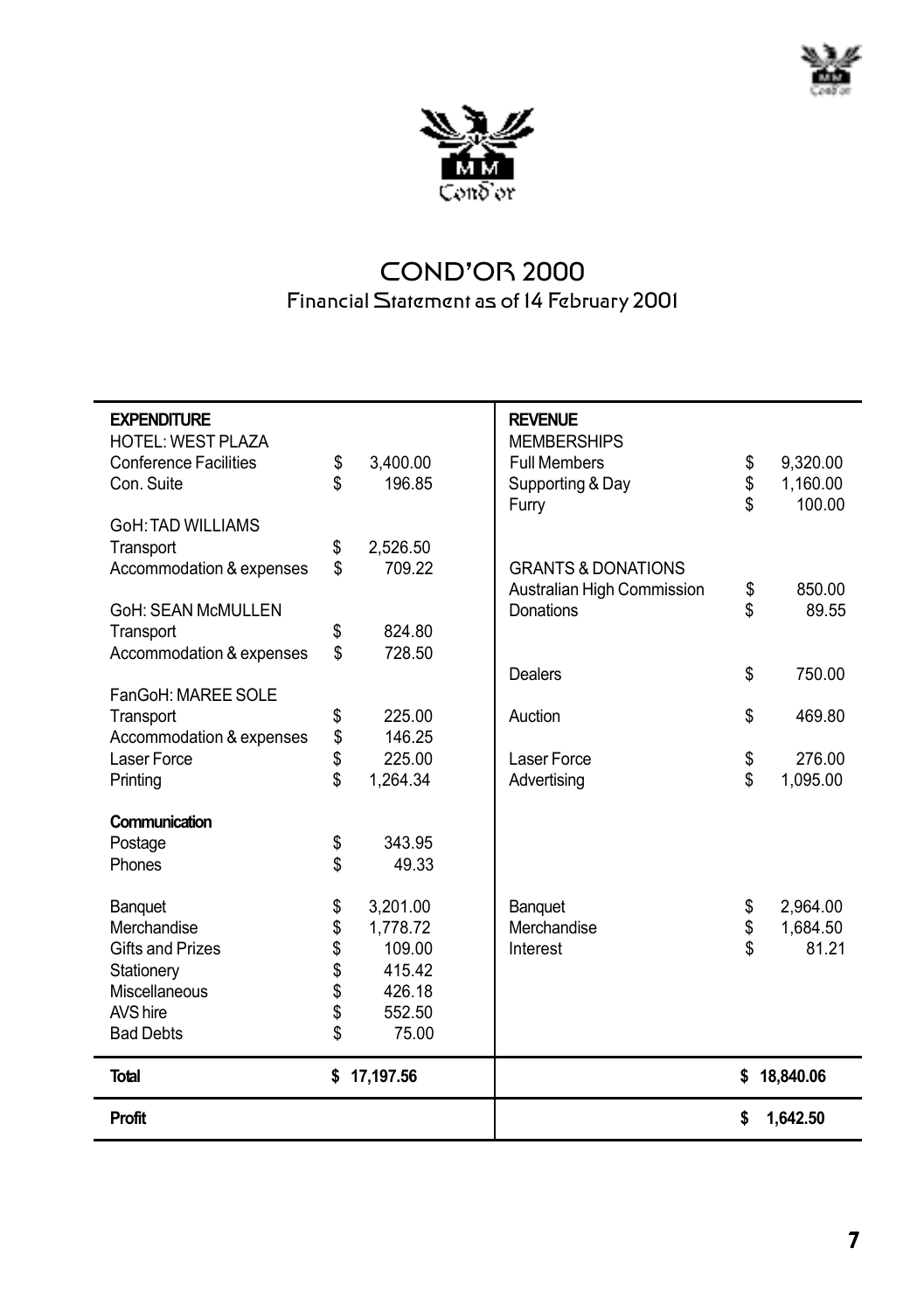

# Souls in the Great Hotel By Lynelle Howell

*This is a work of fiction. All characters and events portrayed in this story are completely fictitious, and any resemblance to real people with exactly the same names is purely coincidental.* 

#### *Honest.*

Court Treasurer Steve had only uttered his first line for the opening ceremony skit – "I'm not worthy" when some anonymous attendee called out from the crowd "You're definitely not worthy" and shot him.

Despite much probing by security staff, noone would admit to doing it, or to owning a weapon (fake or otherwise) because it was definitely against the rules, the con book said so.

Cond'Or 2000 was getting off to a bad start.

Guest Ambassador Daena followed suit moments later after suffocating in her dress that was two sizes too small. Someone had worked hard to lace her into it, too hard it would seem.

The rest of the opening ceremony seemed to go off without any more hitches - although the singing of the con song was too terrible to mention, Lady Mayoress Lynelle reflected.

By 9pm everyone was bored, except when the convention birthday cake was brought out for consumption. The only problem came when Renaldo the party sheep nose-dived into the cake and suffocated. Frances and Phil (Renaldo's owners) made a desperate dive for the cake to save him but the cake collapsed around them. Valiant efforts failed to revive Renaldo and the furry fans all went into hiding to mourn his loss.

The night passed peacefully enough, although Lynelle was beginning to suffer a nervous breakdown. She was saved a little by of a "large" glass of whisky.

But Saturday didn't start out too promising with three people suffering heart attacks during the medieval aerobics. Further chaos ensued when a wayward magician, who hadn't realised the magician's apprentice competition was for rank amateurs, had cast an explosion spell killing Matt Pavletich and a few other onlookers.

Ross and Andrew's quiz was still held among the rubble of the previous event and everything was going nicely with Alan Robson and Alex Heatley winning, when an irate attendee took out a gun and shot Ross and anyone else he felt like because he had answered the question. "How many points does a star trek triangle have" right, unlike everyone else.

By this stage Lynelle and Town Wizzard David were hoping for a peaceful hour where nothing could or would go wrong, and their prayers were answered, long enough for them to make a few little programme changes to cater for dead panelists and to change the banquet numbers.

"We may have to revise the banquet number, we'll give you a firm answer tomorrow." Lynelle told the duty manager. Already they were down from 90 attendees to 70, and Lynelle suspected the manager would not be pleased.

He wasn't.

More chaos ensued shortly thereafter. Two people were discussing the merits of how they had just killed another in a game of KAOS )Killing as an organised sport) and how the pile of corpses now being stacked up in Glenbervie was getting quite extreme.

"Haha now I can kill you," one said to the other.

 "What?" Lynelle and David enquired, knowing full well that nothing had been officially organised and worrying what the hotel staff would say.

"Killing as An Organised Sport is what," they replied triumphantly as they began killing each other.

"But..but… you're not actually supposed to Kill people in that game, " David blurted.

Lynelle broke her general rule of not having an alcoholic drink in the middle of the day, and had two.

The manager approached them and seemed concerned. Apparently the maids were ticked off about the state of the rooms; seems there was just a little too much mess for them.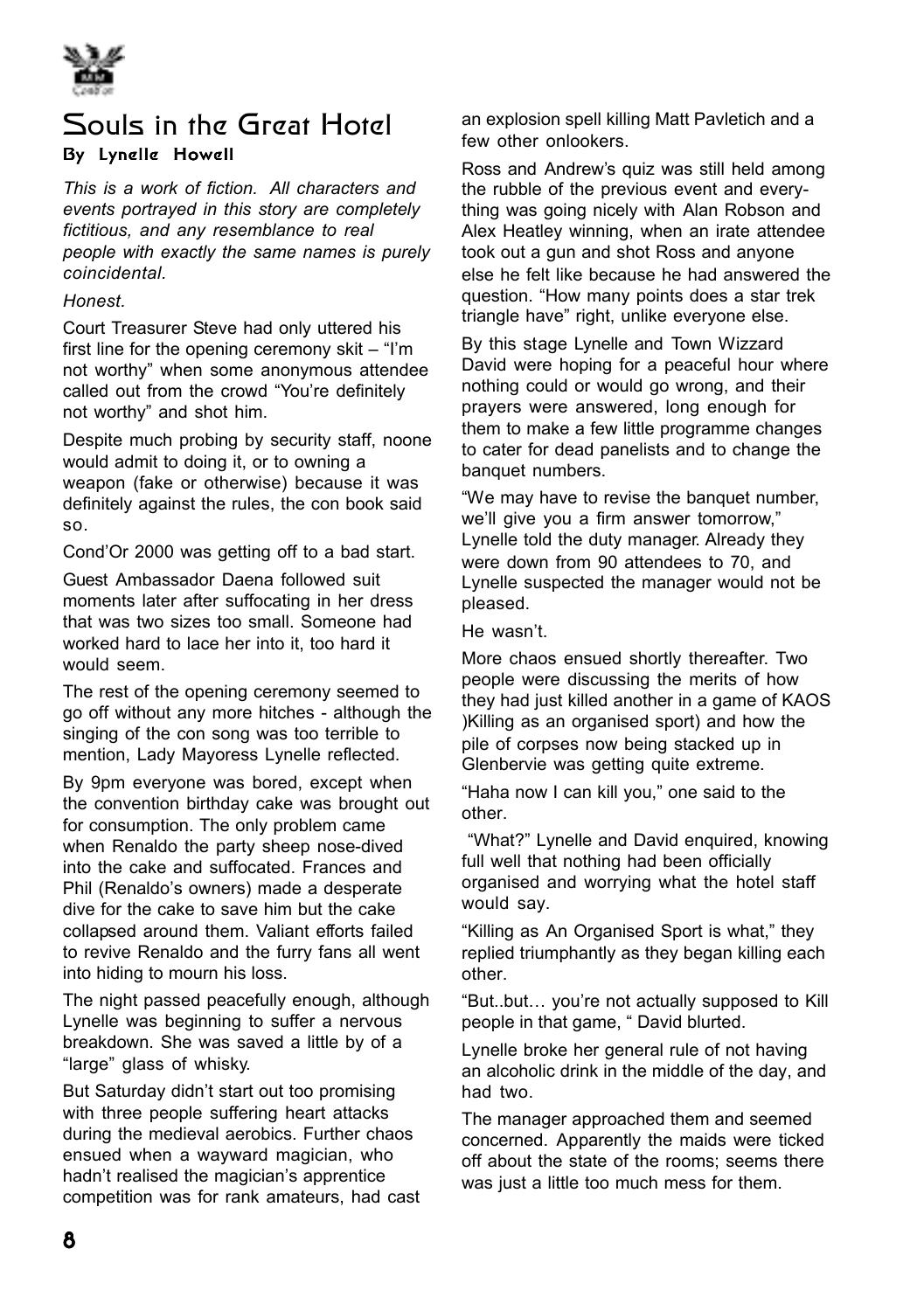

"It's all part of the fun of conventions," Lynelle assured them. "Everything will be fine on Monday.

Preparations began for the Masquerade that evening. It promised to go off with a bang, and it did. The fun began when the crowd shouted their familiar chant "Norman, Norman, Norman". Norman, acting as MC for the evening, blushed handsomely.

The Martian line dancers for Jesus skit went off well, except when two members fell off the edge of the stage and died as a result of their injuries. They were later rewarded, winning the group entry prize.

When the Pak Ma'Rah ranger gave his stunning display, Tad Williams (who had previously not been at the event) came running in screaming, "That Pak'Ma'Rah just ate my cat." He ran up on stage and gave the poor performer an awful shock by killing him with his bare hands.

Tad was wailing as they led him back to his room. He was found several hours later slumped over the desk with claw marks on the top of his head. Noone is quite certain how they appeared.

But the masquerade was to become yet more eventful. When Stephen Smith announced his undying love for Norman Cates saying, "Norman is a sex-god and I want to have his babies," all hell broke loose. Suddenly the lights went out and there was a mad scramble. When civility was finally restored, Stephen had been stabbed through the heart with a knife, which had a message attached saying:

 "I am the only one for Norman, you can't have him."

Norman was so devastated by the turn of events he ran off with the white jacket and became a secret master of fandom, never to be seen again.

"I wanted an eventful con, but not like this," Lynelle groaned as she drowned her sorrows in a bottle of whiskey. She and David sat down to go through the programme and make the  $15<sup>th</sup>$  programme change that day. Again they went down to the duty manager and discussed the banquet.

"We think we'll only need 55 seats now. Sorry for the inconvenience," Lynelle apologised.

The duty manager looked very unhappy.

But the parties that night weren't without incident either as several people were crushed (including other hotel guests) when the partygoers stampeded downstairs to continue revelling after noise control was called.

Anything that could go wrong was going wrong, and the con was only halfway through. Lynelle continued to drown her sorrows and hoped that Sunday would dawn a bit brighter.

It didn't.

Things started badly when David was getting the morning video events ready. Just before 9am David was heard saying," Now what happens if I put this blue wire on this red wire?" The explosion took out the Cornish suite, 15 fen, 2 staff members, 4 line dancers and three Youth for Christ members, and was heard three blocks away. Now there was only one concom member left and Lynelle's dementia was proceeding quite nicely. Other con chairs said "it's all right Lynelle this is perfectly normal. You're allowed to be a little stressed."

Worst of all, she had to deal with reducing the banquet and incurring the banqueting manager's wrath.

"Ummmm make it 40-ish...That should be sufficiently small for the number of guests left," she said hurriedly running off to solve the next crisis. It was just as well she was running as the chef was also running…after her...with a huge meat cleaver. Luckily he tripped over his apron - unfortunately fell on the cleaver.

At laserforce Catherine S. McMullen was killed when one of the laser guns was accidentally (or was that deliberately) switched for a real gun. In the dark there had been no way to tell who had actually done it, but it was suspected an ace player was jealous of her score. Being so small, she had been able to run around corners and successfully shoot people without being seen. Two guests of honour down, just three to go,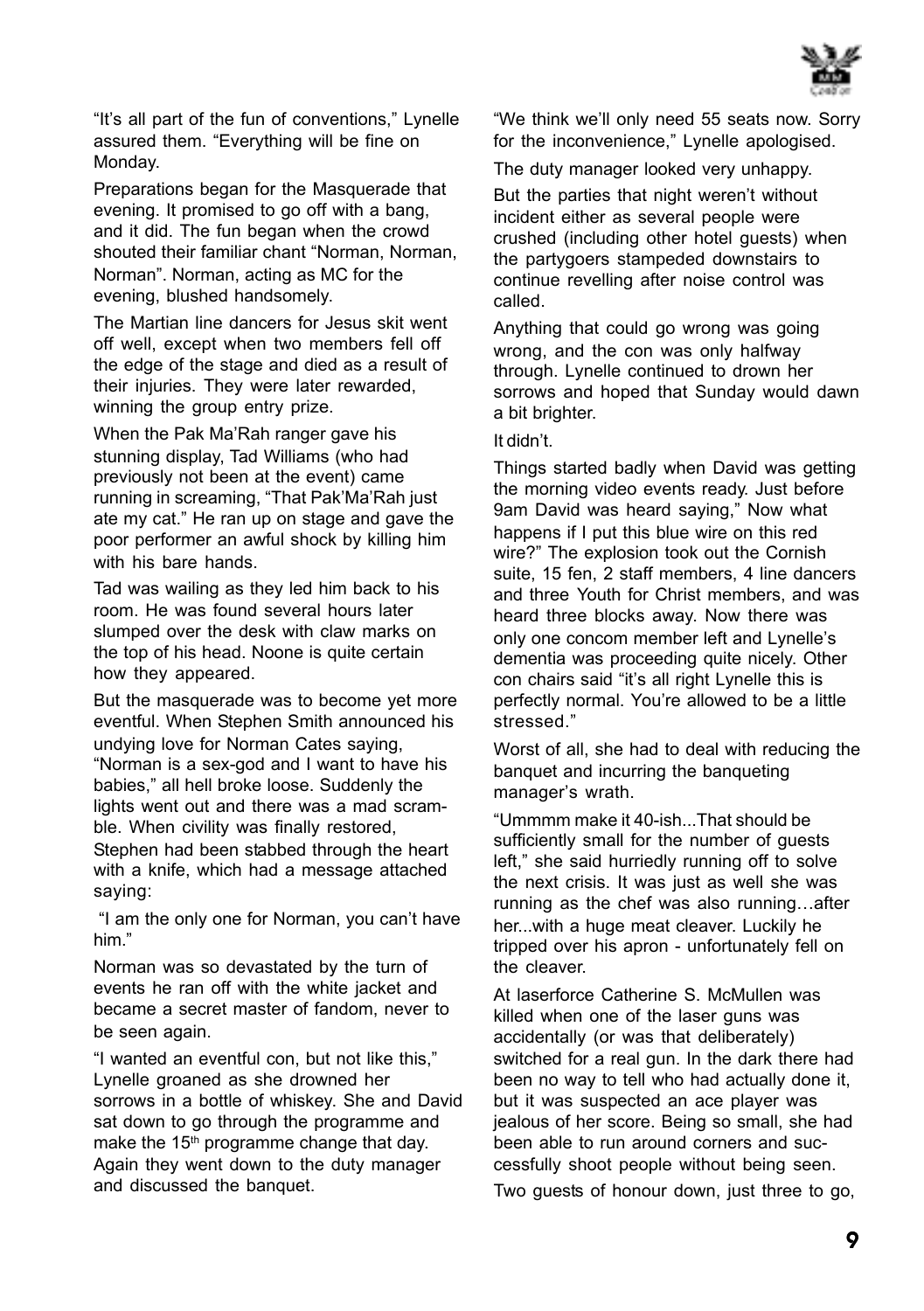

Lynelle thought miserably. She was looking at serious jail time she suspected, if she didn't shoot herself first. What would Tad's publishers say, and especially after he had said he was giving up writing to become Norman's agent.

The cocktail party would go off without a hitch surely? Nope.

Three attendees dressed as dwarfs on their way to the bookshop startled an articulated truck driver while crossing the road, causing him to lose control and run them over. No, not a good start at all.

At the party Maree and Trish (Sean's wife) got into a flint-lock pistol duel over who was the best librarian, but unfortunately as they fired Sean got in the way and fell down dead. Maree too was injured during the battle and later expired. Trish tried to control her grief but died of a broken heart.

Moments later however, Sean sat up saying,

"I'm not dead, I was just pretending for research purposes."

The banquet was still to come. But at least nothing could go wrong right?

The soup of the day was Gispachio (which is best served chilled), but unlike everyone else, Lynelle sent hers back to the kitchen. "I don't like cold soup. Heat this up," she told the waitress. It was probably the most sensible thing she had done all con. As she watched her remaining GoH Sean sink to the floor he moaned "the soup is poisoned".

"Oh well he always said he wanted his death to be tasteful," Lynelle thought brightly as she watched others begin to collapse around her. Within minutes everyone at the banquet was slumped in his or her chairs or on the floor. Sean had been right.

"This con will go down in history," Lynelle said miserably as her freshly warmed soup arrived and she drank it.

*The end.*

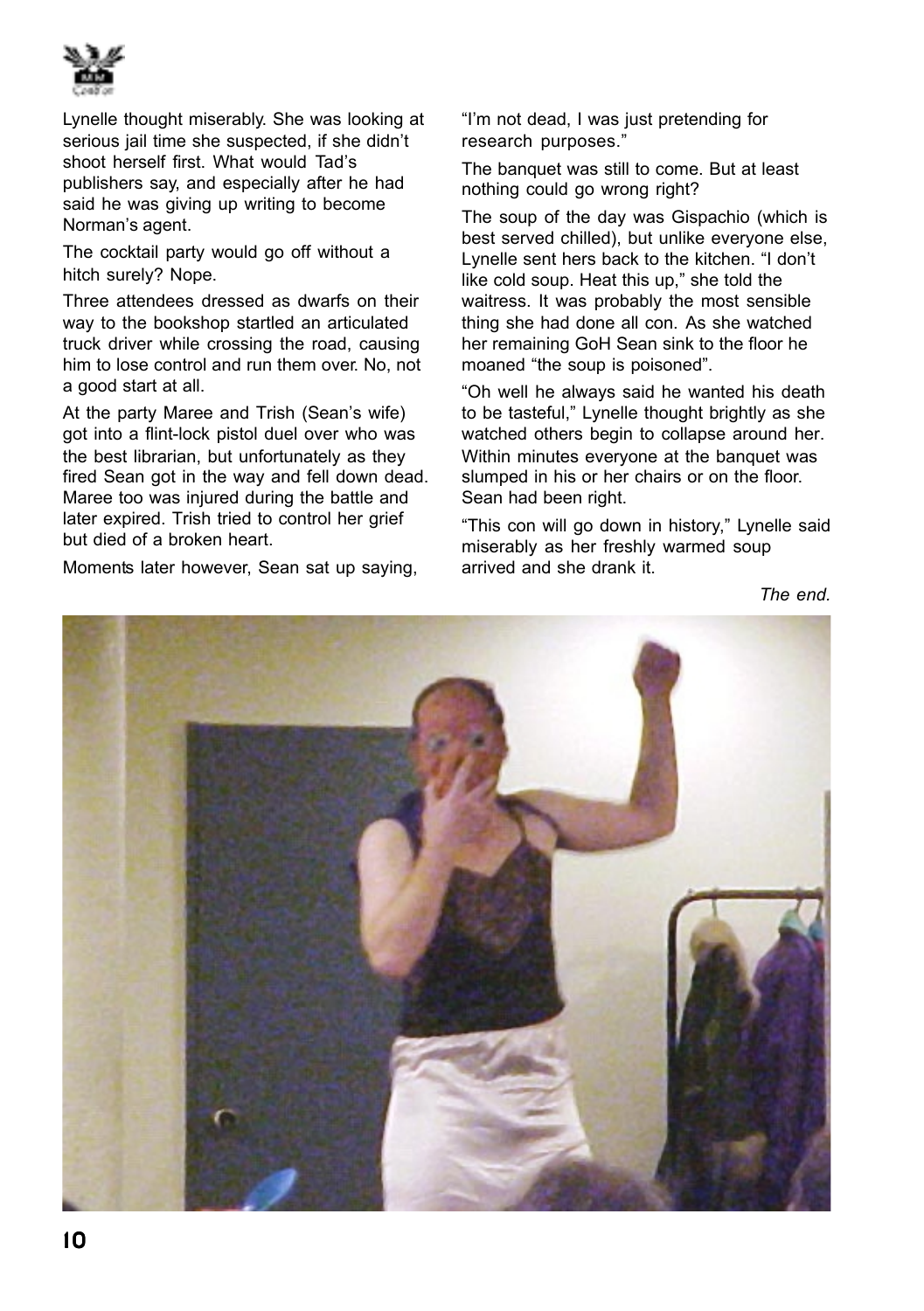

## Famous Lines from the Con.

**"**Norman is a sex god and I want to have his babies," (said through the walky-talkies at the masquerade by Stephen "Bean" Smith of Christchurch.)

"One meeeeeeeeeeeeeeeelion .(you fill in the gap)" (Norman's quote of the con).

"I'm not worthy" (Stephen Litten's quote of the con)

"I'm giving up writing…to become a theatrical agent for "Sex God" - the world tour" (Tad Williams at the closing ceremony).

"he he he" (Catherine S. McMullen's naughty little giggle).

"Quiet in the cheap seats" (Lynelle's quote of the con).

"Boiling Hot…maaagma" (Norman strikes again).

#### Rarg Books with David Leg-Smith

David gave an interesting talk during the convention on rare books and has kindly given us a list of the books he talked about. He is happy to email the text of his talk to anyone who is interested. Just contact the concom through: enquiries@condor.sf.org.nz.

The Night Land *by William Hope Hodgson 1912*

Last and First Men *by Olaf Stapledon 1930*

Lost Horizon *by James Hilton 1933*

Earth Abides *by George R Stewart 1949*

**City** *by Clifford D Simak 1950*

The Memoirs of a Spacewoman *by Naomi Mitchison 1962*

Past Watch; the Redemption of Christopher **Columbus** *by Orson Scott Card 1996*

#### Writer's competition results:

Thanks to all who entered, and congratulations to the following winners.

#### **Short Story: under 500 words**.

*First Line*: "Twas a dark and stormy knight."

*Honourable Mention*: Peter Friend and Frank Pitt

*First Prize*: Miriam Hurst and Dominic Thoreau

#### **1000 word competition:**

*Title*: How I lost 300 kilos in a week. *Honourable Mention*: Miriam Hurst and Lorraine Williams

*First Prize*: Alan Parker

#### **Children's Competition**:

*Honourable Mention*: Lorraine Williams

*First Prize*: Peter Friend